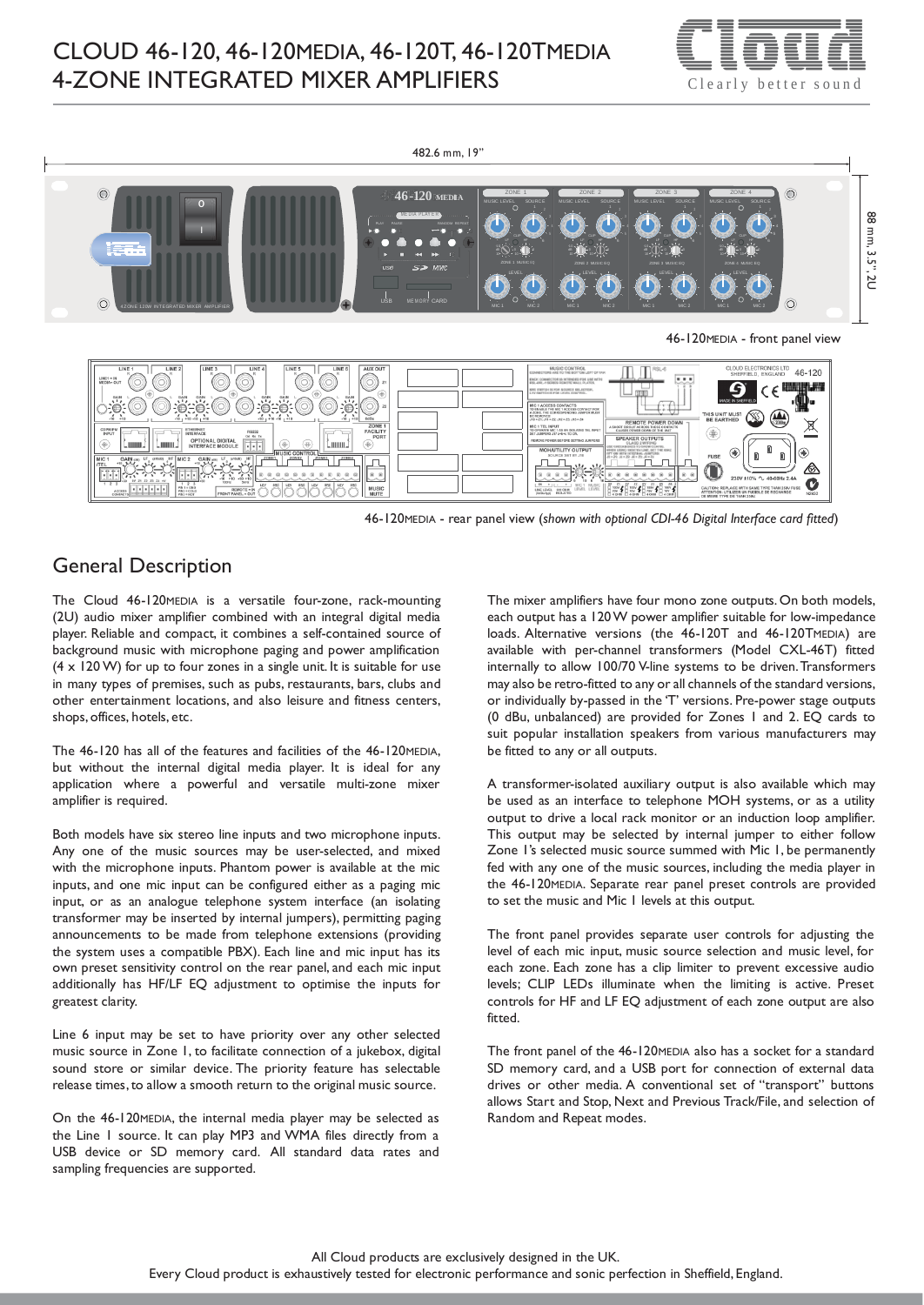

# General Description (continued)

When fitted with the optional CDI-46 Digital Interface card (see below), the mixer amplifiers are directly compatible with all Cloud PM Series paging microphones via the card's Cloud Digital Paging Mic interface; alternatively, Mic 1 input can be configured to suit most OEM paging systems. Zone selection for paging is via shortto-ground access connections, and the unit may be configured by internal jumper for automatic music ducking (mic-over-music priority), triggered byVOX control.

A particularly useful feature of the 46-120 and 46-120MEDIA is the Zone 1 Facility Port; this allows one or more LM-2 Series remote input modules to be connected to the host unit via easy-to-install screened Cat 5 cable. Microphones, and/or line sources - such as radio mics, DJ mixers, MP3 players, laptops or other audio sources – can then be connected in the zone itself, simplifying the use of an area of the premises for presentations or other special functions where mics or portable audio sources are in use.

46-120 and 46-120MEDIA – key features

- Eight input (6 line  $+$  2 mic) mixer amplifier for four zones
- Provides versatile music, paging and announcement facilities in each zone
- Built-in digital music player supports MP3 and WMA files from USB memory sticks or SD cards at all standard data rates/ sample frequencies (Model 46-120MEDIA only)
- Front panel user controls for music source, music level and level of each microphone, for each zone
- Six (unbalanced) stereo line inputs with individual gain trim controls
- Selectable LINE 6 priority in Zone 1, with choice of release times
- Two balanced mic inputs; 15 V phantom power selectable on either or both
- MIC I input can be configured as telephone system interface
- Contact closure access port for paging zone selection most OEM paging systems supported
- Selectable VOX-triggered mic-over-music priority
- Sensitivity and HF/LF EQ adjustment for mic inputs (rear panel)
- Front panel preset controls for HF/LF EQ for each zone output
- $4 \times 120$  W power output (4 ohms)
- Optional CXL-46T 70/100V transformer can be fitted internally to any or all zone outputs
- 'T' versions available with CXL-46T transformers factoryinstalled in all channels
- Dynamic clip limiting in power amplifier stage

• Zones 1 & 2 auxiliary line level outputs (pre-power amplifier), for connection of additional external amplifiers

Music level only,or music level and source selection may be controlled remotely in any or all zones if wished, using standard Cloud RL or RSL Series remote control plates. Remote control of all the mixer amplifiers' functions may be obtained by fitting the optional CDI-46 Digital Interface card, allowing the units to be connected to control systems such as Crestron,AMX, etc, using either RS-232 or Ethernet. The CDI-46 card also acts as an Ethernet-to-serial bridge, so that serially-controlled equipment such as switching matrixes, projectors, other displays, etc., can be controlled from third-party equipment.

As with all Cloud commercial audio products, a remote Music Mute facility is provided (selectable N/C or N/O), which may be used to

satisfy the requirements of the Local Fire Officer.

- Transformer-isolated auxiliary output with independent mic and music level control - for use with telephone MOH systems
- Aux output source selection (internal jumper) fixed source or mix of Mic 1 and Zone 1 music source
- Zone I Facility Port (RJ45) for connection of optional LM-2 Series mic/line remote input/control modules via screened Cat 5
- Selectable 65 Hz high-pass filter per-output (for use with 70/100 V-line systems)
- Music Mute control input (N/O or N/C) for interface to emergency system
- Compatible with standard Cloud remote control plates: RL Series (music level) and RSL Series (music level and source selection), per-zone
- Optional CDI-46 digital interface card with Cloud Digital Paging System port for direct interface to PM Series paging microphones,RS-232 serial port and RJ45 Ethernet port
- Optional EQ cards available to suit various popular installation loudspeakers may be fitted in any or all outputs
- Energy-saving auto power-down function,Ethernet-controllable (when CDI-46 is fitted)
- Remote standby mode control by contact closure
- Variable–speed fan cooling
- 2U 19" rack-mounting unit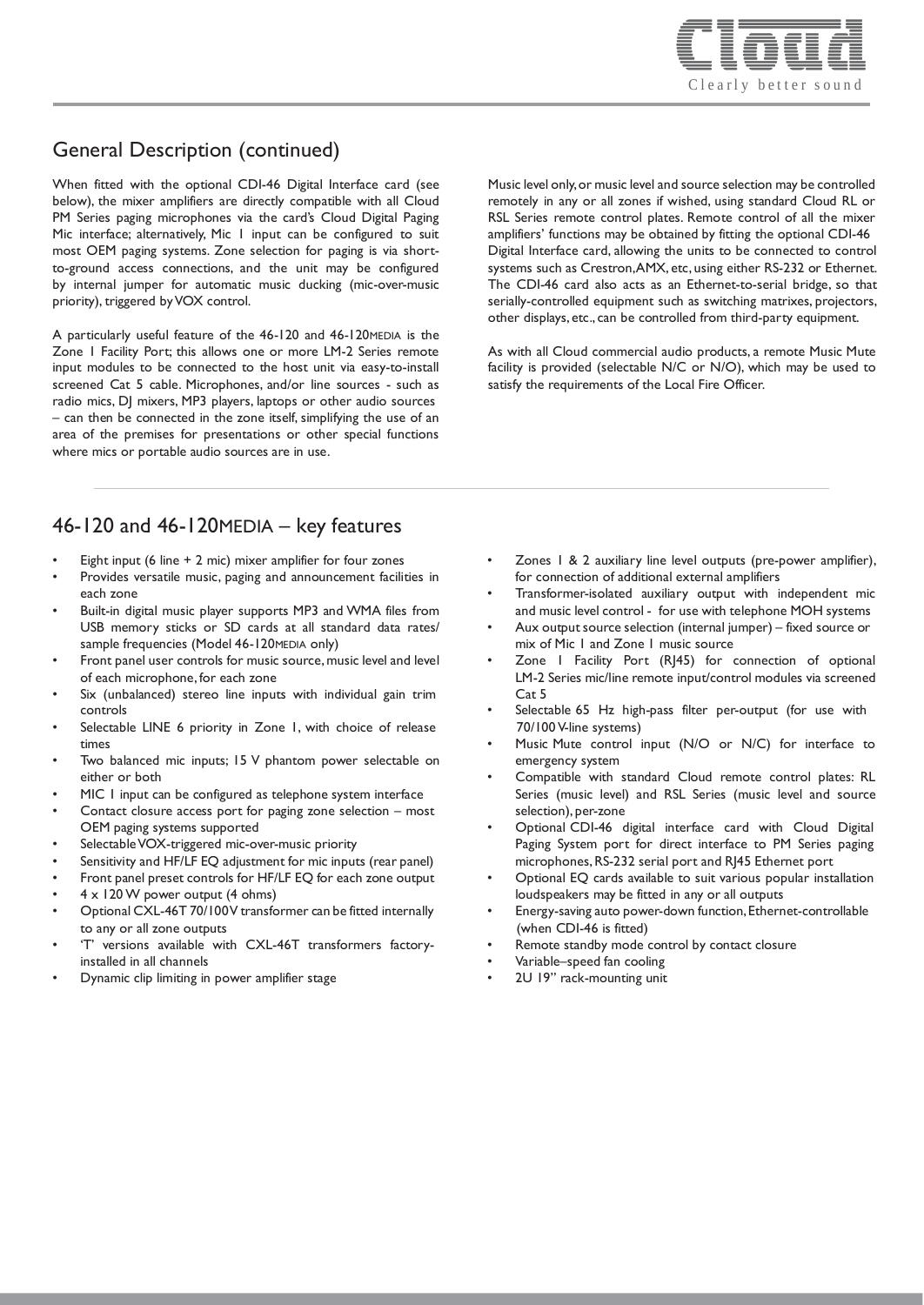

# Block Diagram

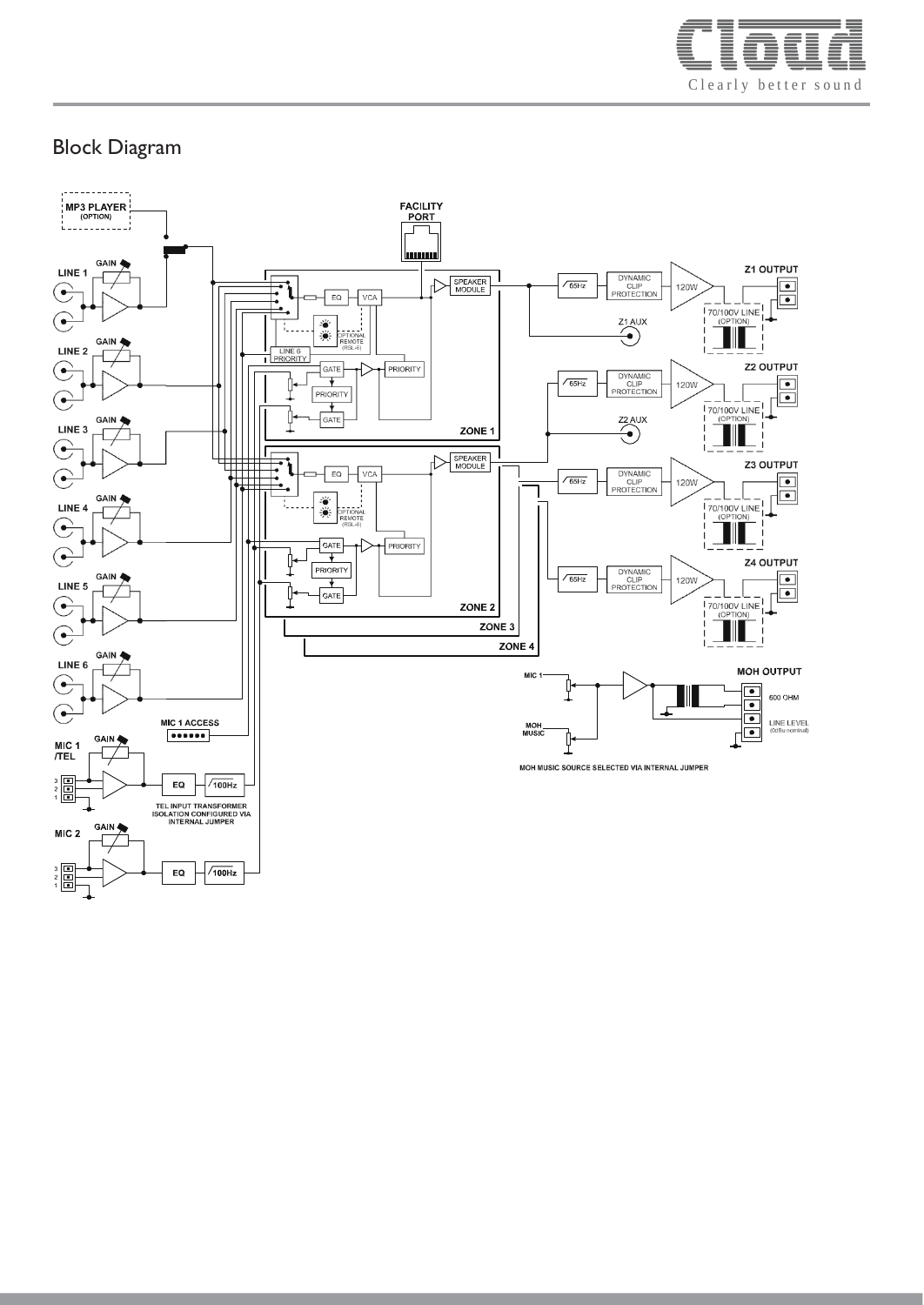

## System Example



The example shows how the 46-120MEDIA's various features may be used in an installation situation based on three distinct building areas.

> • Six stereo music sources are connected to the line inputs. Note that the jukebox is connected to Line 6; if this input priority option is enabled, any jukebox selection will automatically be replayed through Zone 1, overriding the local selection for the duration of the track(s).

> • The 46-120MEDIA's internal media player can play audio files from either a USB memory stick or an SD card plugged into the front panel, and the unit's controls used to access and play the files.

> • 100 V-line loudspeakers have been installed in Zone 1, so an optional CXL-46T transformer would need to be fitted internally to Zone 1's output.

> • Zone 2 might need additional amplification, so as well as some of the loudspeakers being driven directly by Zone 2's output (using series/parallel wiring to ensure that the total load impedance remains above 4 ohms), Zone 2's Aux output is used to drive a separate external power amplifier,which in turn drives further loudspeakers.

> • A Cloud PM4-SA paging microphone is connected (via Cat 5) to the CDPM port on the optional CDI-46 Digital Interface Card. This would allow both paging and prerecorded messages from the internal sound store to be routed to any zone.

• Mic 2 input is wired to an XLR socket (suitable decorative plates are available as standard Cloud accessories) to allow the connection of an additional microphone which can be routed to any or all zones.

• An LM-2 Series remote input/control module is shown in Zone 1; this would be wired back to the 46-120MEDIA's Zone 1 Facility Port using Cat 5. It would allow a microphone and/or a local sound source (e.g., portable music system, DJ mixer, radio mic receiver, etc.) to be plugged in within the zone itself, and routed to the loudspeakers in the zone. The level of the mic and line inputs are adjustable on the LM-2 module itself.The LM-2 also provides remote control of background music source and level in the zone. In a multi-purpose area, it may be convenient to have a second connection point; the LM-2 has a LINK port to facilitate this.

• The system also shows a Cloud RSL-6 Series remote control plate installed in Zone 3 to allow background music source selection and volume control, and an RL-1 in Zone 2 to allow volume control.

• Further remote control options would be available through the Ethernet and/or RS232 ports on the optional CDI-46 card.

• The auxiliary output used to provide Music On Hold (MOH) to the building's telephone system.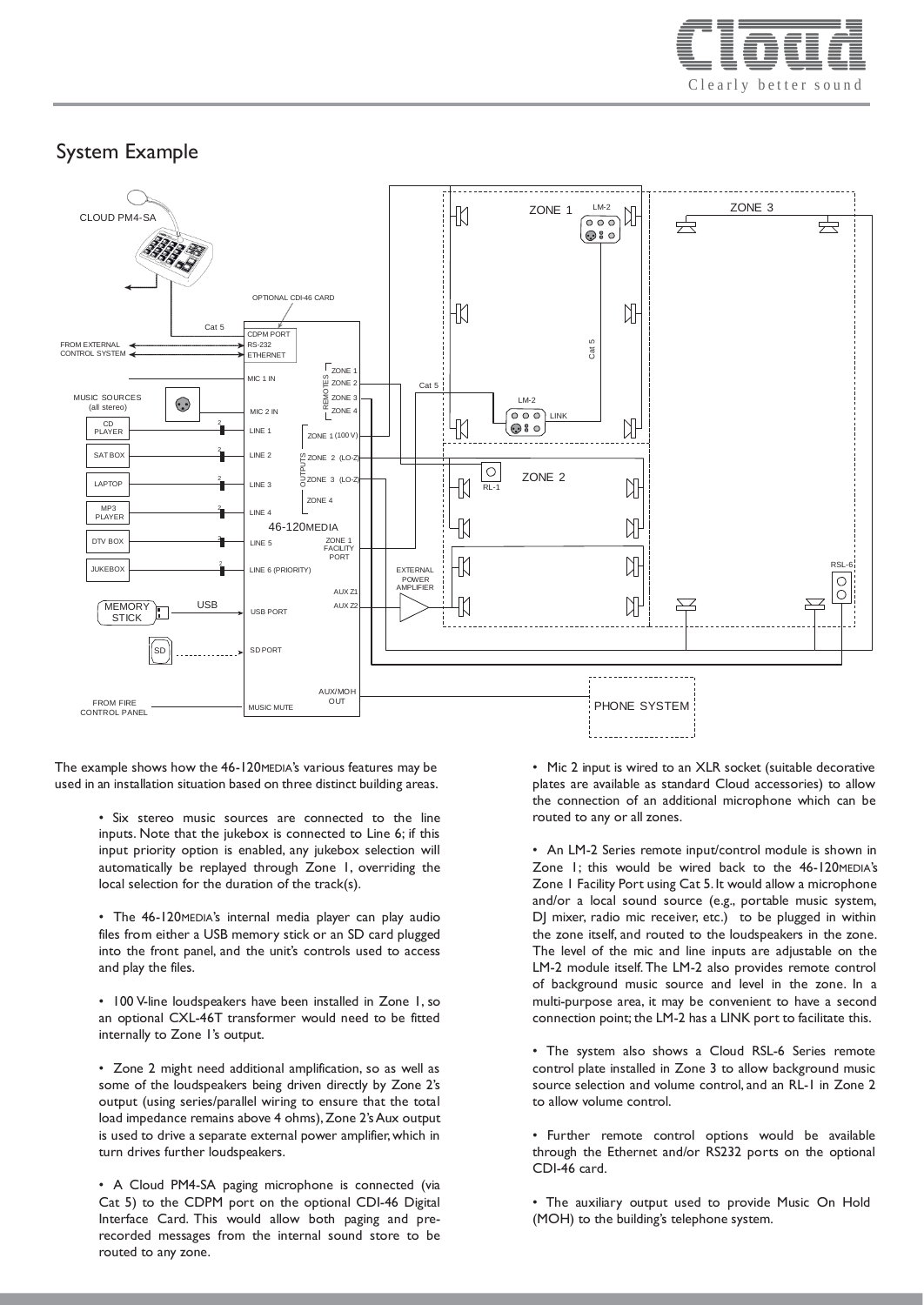

# Technical Specifications

| Line inputs                       |                                      |          |                                                                                      |          |
|-----------------------------------|--------------------------------------|----------|--------------------------------------------------------------------------------------|----------|
| Frequency response                |                                      |          | 20 Hz to 20 kHz +0/-0.5 dB                                                           |          |
| $THD + N$                         |                                      |          | 0.04% @ 1 kHz; 22 kHz bandwidth                                                      |          |
| Sensitivity                       |                                      |          | 195 mV (-12 dBu) to 2.0 V (+8 dBu)                                                   |          |
| Input Gain control                |                                      |          | 20 dB range                                                                          |          |
| Input impedance                   |                                      |          | 47 kohms                                                                             |          |
| Headroom                          |                                      |          | 17dB                                                                                 |          |
| Noise                             |                                      |          | -90 dB rms; 22 kHz bandwidth                                                         |          |
| Equalisation                      |                                      |          | HF: ±10 dB @10 kHz; LF: ±10dB @ 50 Hz                                                |          |
| Microphone inputs                 |                                      |          |                                                                                      |          |
| Frequency response                |                                      |          | 100 Hz -3 dB (fixed filter) to 20 kHz ±1 dB                                          |          |
| <b>Distortion</b>                 |                                      |          | <0.03% @   kHz, 80 kHz bandwidth                                                     |          |
| Gain range                        |                                      |          | 10 dB to 50 dB                                                                       |          |
| Common Mode Rejection             |                                      |          | 70 dB typical                                                                        |          |
| Input Impedance                   |                                      |          | 3.3 kohms (balanced)                                                                 |          |
| Headroom                          |                                      |          | 17dB                                                                                 |          |
| Noise                             |                                      |          | -127 dB EIN 22 Hz - 22 kHz $(R_s = 150 \text{ ohms})$                                |          |
| Equalisation                      |                                      |          | HF: ±10 dB @ 5 kHz LF: ±10 dB @ 100 Hz                                               |          |
| Outputs                           |                                      |          |                                                                                      |          |
| Low<br>Impedance<br>Outputs       | 4 ohm load                           |          | 120 W (170 W one channel driven) @ 1 kHz & 0.1% THD+N                                |          |
|                                   | 8 ohm load                           |          | 85 W (100 W one channel driven) @ 1 kHz & 0.1% THD+N                                 |          |
|                                   | Frequency response                   |          | -1 dB @ 20 kHz, -0.5 dB @ 20 kHz                                                     |          |
|                                   | Distortion                           |          | <0.04% @   kHz, 80 kHz bandwidth                                                     |          |
| 70/100 V-line<br>output*          | Min. load                            |          | 70 V balanced - 42 ohm min. load                                                     |          |
|                                   |                                      |          | 100 V balanced - 83 ohm min. load                                                    |          |
|                                   | Frequency response                   |          | -3 dB @ 65 Hz (filter), -2.5 dB @ 20 kHz                                             |          |
|                                   | <b>Distortion</b>                    |          | <0.06% @   kHz, 80 kHz bandwidth                                                     |          |
| <b>Amplifier Protection</b>       |                                      |          | Dynamic Clip Protection, VI Limiting, DC Offset, thermal & switch-on delay           |          |
| Cooling                           |                                      |          | Variable speed DC fan (stationary in Idle Mode)                                      |          |
| General                           |                                      |          |                                                                                      |          |
| Power input                       |                                      |          | 230 V ±5% (115 V ±5% by internal connection)                                         |          |
| Fuse rating                       |                                      |          | 230 V:T4A; 100/115 V:T8A                                                             |          |
| Fuse type                         |                                      |          | 20 mm x 5 mm HBC                                                                     |          |
| Power<br>consumption              | External remote power-down           |          | 4.7 W                                                                                | 7.75 VA  |
|                                   | Idle - 4 chs APD                     |          | 13.4W                                                                                | 16.75 VA |
|                                   | Idle - 3 chs APD                     |          | 16.3 W                                                                               | 20.5 VA  |
|                                   | Idle - 2 chs APD                     |          | 19.2 W                                                                               | 24.9 VA  |
| (For thermal                      | Idle - I ch APD                      |          | 22.2 W                                                                               | 29.4 VA  |
| dissipation<br>subtract           | Idle, all chs active                 |          | 25.2W                                                                                | 33.6 VA  |
| power in the<br>load)             | Noise input, I/3 rated power, 4 ohms |          | 440 W                                                                                | 560 VA   |
|                                   | Noise input, I/3 rated power, 8 ohms |          | 275W                                                                                 | 362 VA   |
|                                   | Noise input, I/8 rated power, 4 ohms |          | 280 W                                                                                | 370 VA   |
|                                   | Noise input, I/8 rated power, 8 ohms |          | 175W                                                                                 | 240 VA   |
|                                   | <b>Net</b>                           |          | 482.6 mm x 88 mm (2U) x 407 mm / 19" x 3.5" x 16"                                    |          |
| Dimensions                        |                                      | Shipping | 598 mm x 157 mm x 542 mm / 24" x 6" x 21"                                            |          |
| <b>Net</b><br>Weights<br>Shipping |                                      |          | 46-120/46-120MEDIA: 11.75 kg (26.32 lbs) 46-120T/46-120TMEDIA: 15.75 kg (35.28 lbs)  |          |
|                                   |                                      |          | 46-120/46-120 MEDIA: 13.95 kg (31.25 lbs) 46-120T/46-120TMEDIA: 17.95 kg (40.21 lbs) |          |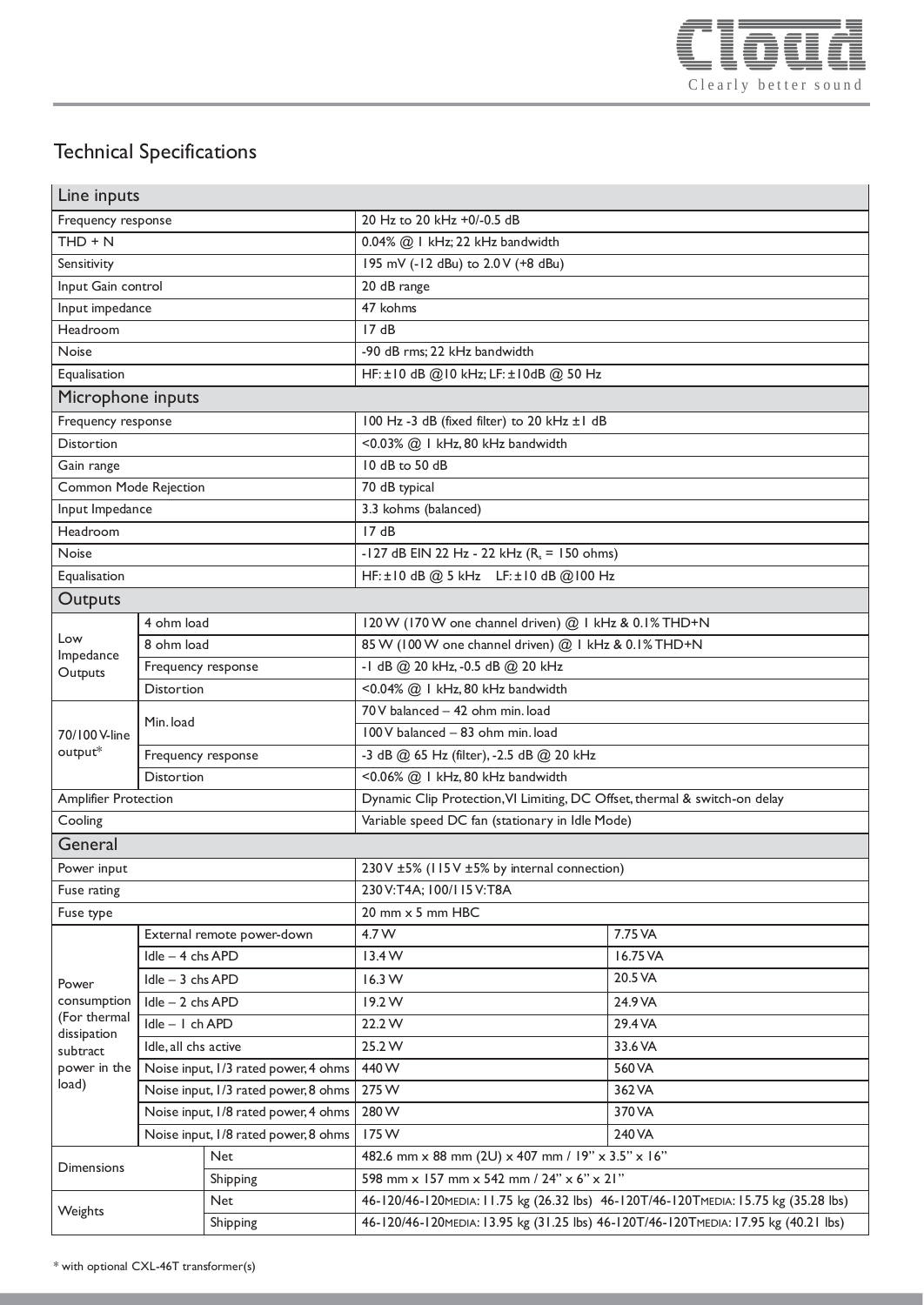

## Performance Graphs



46-120 Line Input Frequency Response 46-120 Zone 1 Line Input Crosstalk



## 46-120 Front Panel Music Attenuation 46-120 Mic Frequency & Tone Control Response





#### 46-120 Line Input Tone Controls



d u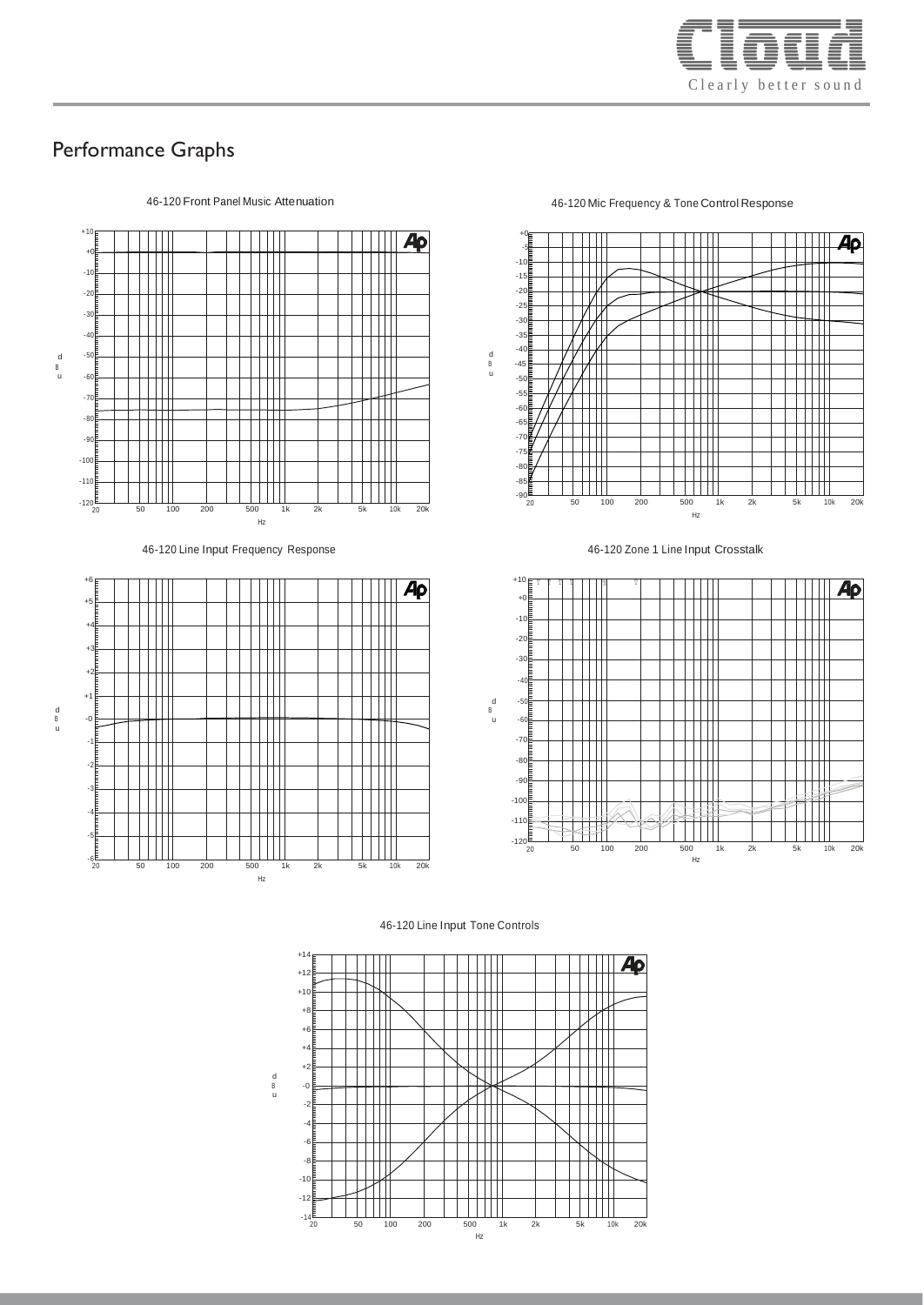

## Architect's and Engineer's Specification

The mixer amplifier shall be available in two versions: with and without a built-in digital media player. Unless specifically stated otherwise, the following specification is applicable to both versions.

The mixer amplifier shall have four mono output channels; each channel shall be capable of driving 120 watts into a load of four ohms. It shall be possible to fit a transformer within the unit's enclosure to allow it to drive 100 V or 70 V line speaker systems; versions of the mixer amplifier shall be available with transformers pre-fitted to all channels. The transformers shall also be retrofittable. Two of the zones shall be equipped with unbalanced line level outputs suitable for driving external amplifiers; use of these outputs shall not interrupt the unit's normal operation. There shall be an additional auxiliary output; this shall be galvanically-isolated to make it suitable for connecting to the MOH (Music-On-Hold) input of an analogue telephone system.

The mixer amplifier shall be equipped with six unbalanced stereo music inputs on rear panel phono sockets (RCA jacks) and two electronically balanced microphone inputs on multi-pin screwterminal connectors. One microphone input shall be configured to operate with paging microphones and it shall also be possible to configure this input for connection to an analogue telephone system, to permit paging to be performed from a telephone extension. In this configuration, the microphone input shall be galvanically-isolated. Each music input shall have an input gain trim control with a range of 20 dB and each microphone input shall have an input gain trim control with a range of 40 dB; two-band equalization adjustment shall be provided for each microphone input; the equalization controls shall not be user-accessible. Phantom power shall be available at the microphone inputs when selected by internal jumper.

The mixer section shall mix the microphone inputs with the mono sum of the selected music input for each output zone. Each output zone shall have dedicated front panel controls for selection of music source and music level and the levels of each microphone input. The front panel shall also have controls of the preset type for twoband equalization adjustment in each zone. A tamper-proof cover shall be provided to make the equalization controls inaccessible in normal operation. A front panel LED will illuminate if either the music or microphone signal levels reach clip level.

A control input shall be provided to activate one microphone input by external contact closure, and route its signal to any or all outputs. It shall be possible to configure the mixer amplifier such that this microphone signal automatically reduces the music signal by approximately 30 dB while it is present. It shall also be possible to configure the mixing amplifier so that i) one line input will automatically override all others in one zone, even if unselected; it shall be possible to set the time over which the selected source is restored after the override input ceases to one of three values of up to 12 seconds; ii) one microphone input shall have priority of the other should both be active simultaneously.

Optional remote control panels shall be available to permit control of i) music level in any zone; ii) music source selection and music level in any zone; it shall be possible to retrofit these to the mixer amplifier at any time.The remote control panels shall connect via a rear panel multipin connector. It shall be possible to disable either the front panel music level or the music source selection controls by switches not accessible to the user.

One zone of the mixer amplifier shall be provided with a multifunction control port using a connector of the RJ45 type. An optional active input module shall be available which may be wired to this

connector using standard screened Category 5 cable, enabling external mic and/or line level signals to be routed to the zone from a remote location.The connector shall also permit the direct connection of a balanced audio source, and provide DC power for the remote plates. It shall be possible to configure the mixer amplifier so that a signal at this input has priority over the other microphone inputs. It shall be possible to control music source selection and music level via this port.

The mixer amplifier shall accept a range of plug-in equaliser cards to permit use with compatible loudspeakers. It shall be possible to fit these in any or all of the outputs.

An optional digital interface module shall be available. It shall be possible to retro-fit this to the mixer amplifier at any time. The module shall be internal to the unit, and will be equipped with i) an RS-232 serial port on a 3-pin plug-in screw-terminal connector, through which it shall be possible to control primary unit control functions using the appropriate serial codes; ii) an Ethernet port on an RJ45 connector,which shall allow control of all the same functions from a compatible external control device; iii) an interface for the Cloud PM Series of Digital Paging Microphones; a dedicated multipin connector shall be provided for this purpose.

An external control input shall be provided to allow muting of the music source by a fire alarm or other external emergency system via isolated, 'volt-free' contacts, and this input shall be configurable to respond to either a short or open external circuit.

The mixer amplifier shall be built in a 2U steel chassis for mounting in a standard 19" rack. The mixer will be fitted with a front-panel power switch. The mixer amplifier will be capable of operating from 230 V, 115 V or 100 V AC mains supply. The mains supply shall be connected via a detachable IEC cable.

An alternative version of the mixer amplifier shall be available, which will include an internal digital media player. It will be possible to configure one of the music inputs as the music player's output, in which case that input's rear panel phono inputs will be disconnected. The input used shall not be that on which it is possible to set override priority.The media player shall be able to play audio files recorded in either MP3 or WMA formats using a variety of data rates from 32 kbps and 384 kbps and sample rates from 8 kHz to 48 kHz.The media player shall play audio files either from USB devices such as memory sticks, or standard SD or SDHC memory cards of up to 32 GB capacity. Front panel sockets shall be provided for connection of either type of memory device. Front panel controls shall be provided to start, stop and pause playback, and select the next or previous audio track or file on the memory device. It shall also be possible to select a random track/file playback mode and automatic repeat mode where all tracks/files on the memory device are played repeatedly. LED indication shall be provided for Play, Pause, Random and Repeat modes.

The mixer amplifier shall be the Cloud 46-120 (without media player) and Cloud 46-120MEDIA (with media player); the versions with factory-fitted 100/70 V transformers shall be the Cloud 46- 120T and Cloud 46-120TMEDIA. Optional remote control plates shall be the Cloud RL-1 Series (music level only) and the Cloud RSL-6 Series (music level and source selection); the optional remote input module shall be the Cloud LM-2 Series (line and microphone level inputs plus control of music source selection). The optional digital interface module shall be the Cloud CDI-46.The optional internal 70/100V transformer shall be the Cloud CXL-46T.